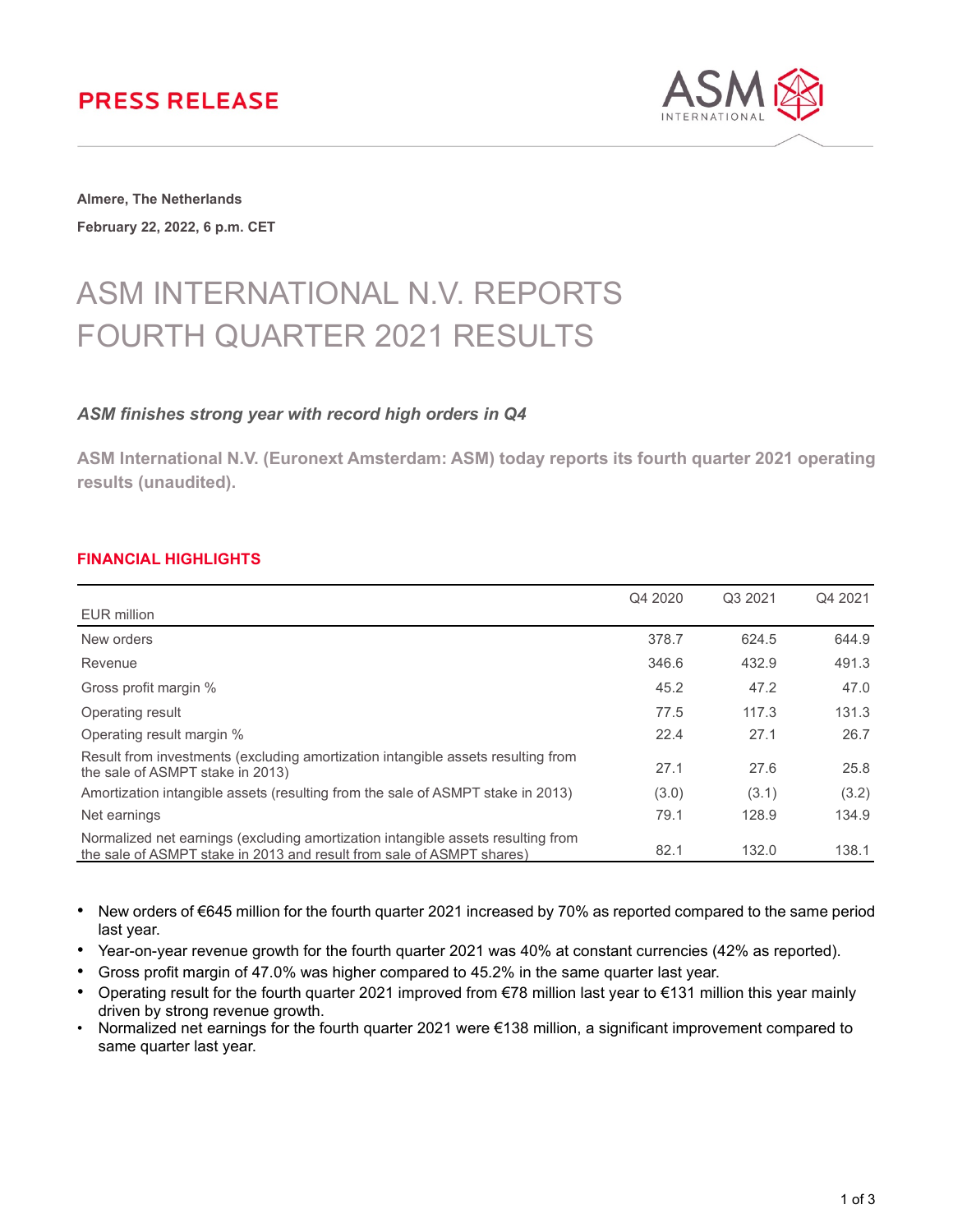#### **COMMENT**

"2021 was a year of great progress for our company. As COVID-19 continued to impact each of us, our people demonstrated relentless commitment and execution, pulling together as one ASM team," said Benjamin Loh, President and Chief Executive Officer of ASM International. "In the fourth quarter, we realized revenue of €491 million, driven by record high sales in the logic/foundry segment. Q4 revenue was towards the higher end of our guidance of €470-500 million, despite continued challenging supply chain conditions in the quarter. Demand remained strong, reflected in our Q4 order intake of €645 million, up 70% compared to the same quarter of 2020. For the full year, revenue grew 34% at constant currencies to €1,730 million, led by strong growth in our ALD and Epi product lines. Operating result increased 50% to €492 million in 2021.

In 2021, we also accelerated our focus on sustainability. An important step was our announcement last September of our target to achieve Net Zero emissions by 2035. During the year, we transitioned most of our key sites to electricity sourced from renewable sources."

#### **OUTLOOK**

Supported by a record high order backlog at the end of Q4, ASM has started the year on a strong footing. Looking at the first half of the year of 2022, supply chain conditions are expected to remain tight. For Q1, on a currency comparable level, we expect revenue of €500-530 million, with a further steady increase in Q2 revenue compared to Q1. Based on the current visibility, we expect revenue in the second half of 2022 to be higher than the level in the first half. The wafer fab equipment (WFE) market is forecasted to increase by a mid to high teens percentage in 2022. We expect to outperform the WFE market in 2022.

#### **SHARE BUYBACK PROGRAM**

On April 20, 2021, ASMI announced the authorization of a new share buyback program of up to €100 million. The program started on July 28, 2021 and was completed on December 17, 2021. In total, we repurchased 292,116 shares at an average price of €342.33, under the 2021 program.

ASMI announces today that its Management Board authorized a new repurchase program of up to €100 million of the Company's common shares within the 2022/2023 time frame. This buyback program will be executed by intermediaries and will end as soon as the aggregate purchase price of the common shares acquired by ASMI has reached €100 million.

This repurchase program is part of ASMI's commitment to use excess cash for the benefit of its shareholders.

#### **DIVIDEND PROPOSAL**

ASMI will propose to the forthcoming Annual General Meeting of Shareholders (AGM) 2022, to declare a regular dividend of €2.50 per common share over 2021, an increase of 25% compared to the regular dividend paid over 2020 (€2.00 per common share).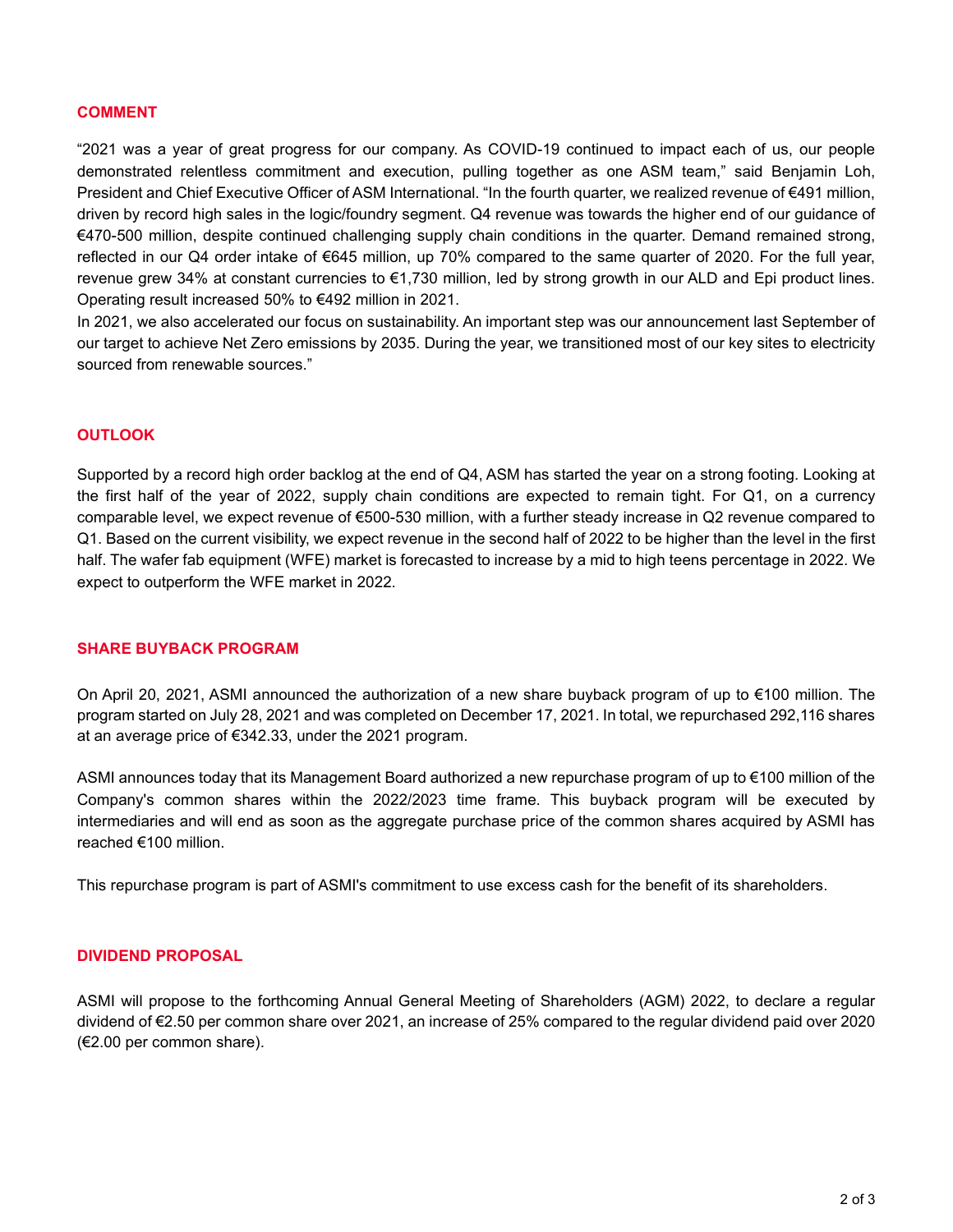#### **About ASM International**

ASM International NV, headquartered in Almere, the Netherlands, its subsidiaries design, manufacture equipment and process solutions to produce semiconductor devices for wafer processing and has facilities in the United States, Europe, and Asia. ASM International's common stock trades on the Euronext Amsterdam Stock Exchange (symbol ASM). For more information, visit ASMI's website at www.asm.com.

*Cautionary Note Regarding Forward-Looking Statements: All matters discussed in this press release, except for any historical data, are forward-looking statements. Forward-looking statements involve risks and uncertainties that could cause actual results to differ materially from those in the forward-looking statements. These include, but are not limited to, economic conditions and trends in the semiconductor industry generally and the timing of the industry cycles specifically, currency fluctuations, corporate transactions, financing and liquidity matters, the success of restructurings, the timing of significant orders, market acceptance of new products, competitive factors, litigation involving intellectual property, shareholders or other issues, commercial and economic disruption due to natural disasters, terrorist activity, armed conflict or political instability, changes in import/export regulations, epidemics and other risks indicated in the Company's reports and financial statements. The Company assumes no obligation nor intends to update or revise any forward-looking statements to reflect future developments or circumstances.*

*This press release contains inside information within the meaning of Article 7(1) of the EU Market Abuse Regulation.*

ASM International N.V will host an investor conference call and webcast on Wednesday, February 23, 2022, at 3:00 p.m. Continental European Time (9:00 a.m. – US Eastern Time).

Conference call participants should pre-register using the link below to receive the Dial-In Numbers, Direct Event Passcode and unique Registrant ID, which will be needed to access the conference call.

Online registration for the conference call:<http://emea.directeventreg.com/registration/7359836>

A simultaneous audio webcast and replay will be accessible at www.asm.com.

## **CONTACT**

**Investor and media contact:**

Victor Bareño T: +31 88 100 8500 E: investor.relations@asm.com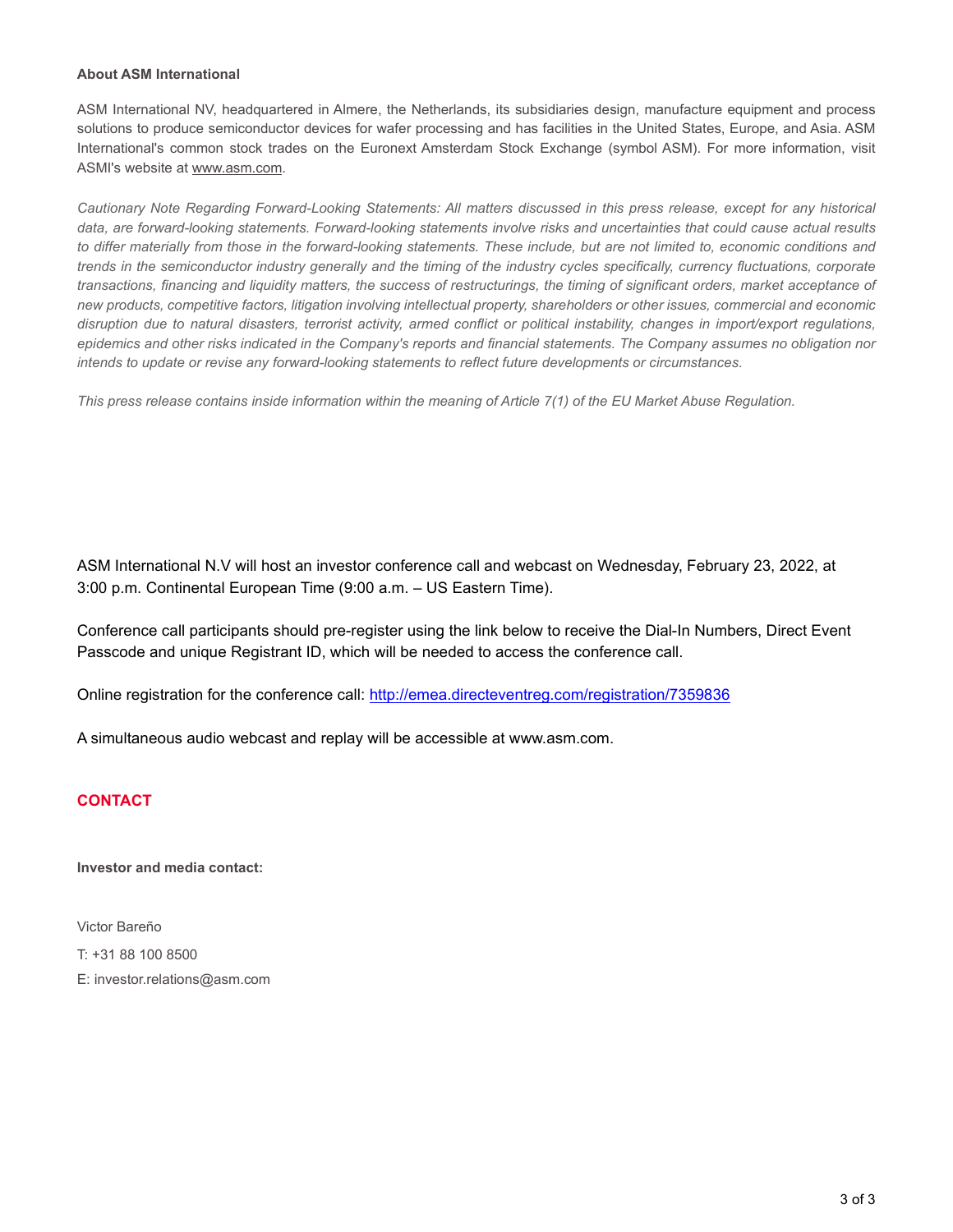## **ANNEX 1**

## **OPERATING AND FINANCIAL REVIEW**

#### **Bookings**

The following table shows the level of new orders for the fourth quarter of 2021 and the backlog at the end of the fourth quarter of 2021, compared to the previous quarter and the comparable quarter previous year:

| EUR million                                        | Q4 2020 | Q3 2021 | Q4 2021 | YTD 2020  | YTD 2021  |
|----------------------------------------------------|---------|---------|---------|-----------|-----------|
| Backlog at the beginning of the period             | 299.5   | 445.6   | 647.7   | 351.2     | 323.6     |
| New orders for the period                          | 378.7   | 624.5   | 644.9   | 1.313.6   | 2,195.7   |
| Revenue for the period                             | (346.6) | (432.9) | (491.3) | (1,328.1) | (1,729.9) |
| FX-effect for the period                           | (7.9)   | 10.5    | 10.0    | (13.1)    | 21.9      |
| Backlog at the end of the period                   | 323.6   | 647.7   | 811.3   | 323.6     | 811.3     |
| Book-to-bill ratio (new orders divided by revenue) | 1.1     | 1.4     | 1.3     | 1.0       | 1.3       |

The backlog increased from €648 million at the end of the third quarter 2021 to €811 million as per December 31, 2021. The book-to-bill ratio for Q4 was 1.3. In terms of customer segments, new orders in the fourth quarter 2021 were led by foundry, logic, and then memory.

#### **Revenue**

| EUR million              | Q4 2020 | Q3 2021 | Q4 2021 | YTD 2020 | <b>YTD 2021</b> |
|--------------------------|---------|---------|---------|----------|-----------------|
| Equipment revenue        | 275.4   | 354.5   | 399.6   | 1.051.5  | 1.408.1         |
| Spares & service revenue | 71.2    | 78.4    | 91.8    | 276.6    | 321.8           |
| Revenue                  | 346.6   | 432.9   | 491.3   | 1.328.1  | 1,729.9         |

Revenue in the fourth quarter 2021 increased to €491 million, up 40% year-on-year at constant currencies (42% as reported). Compared to the previous quarter, revenue increased 11% at constant currencies (14% as reported). Revenue in the fourth quarter were led by logic followed by foundry and then memory.

Total revenue for the year increased 34% at constant currencies (30% as reported).

Equipment revenue in the fourth quarter increased by 43% year-on-year at constant currencies (45% as reported). Compared to previous quarter, equipment revenue increased 10% at constant currencies (13% as reported). Total revenue for equipment for the year increased 38% at constant currencies (34% as reported).

Spares & service revenue in the fourth quarter grew by 26% year-on-year at constant currencies (29% increase as reported). Compared to previous quarter, spares & service revenue grew at 15% at constant currencies (17% as reported). Total revenue for spares & services for the year increased 18% at constant currencies (16% as reported).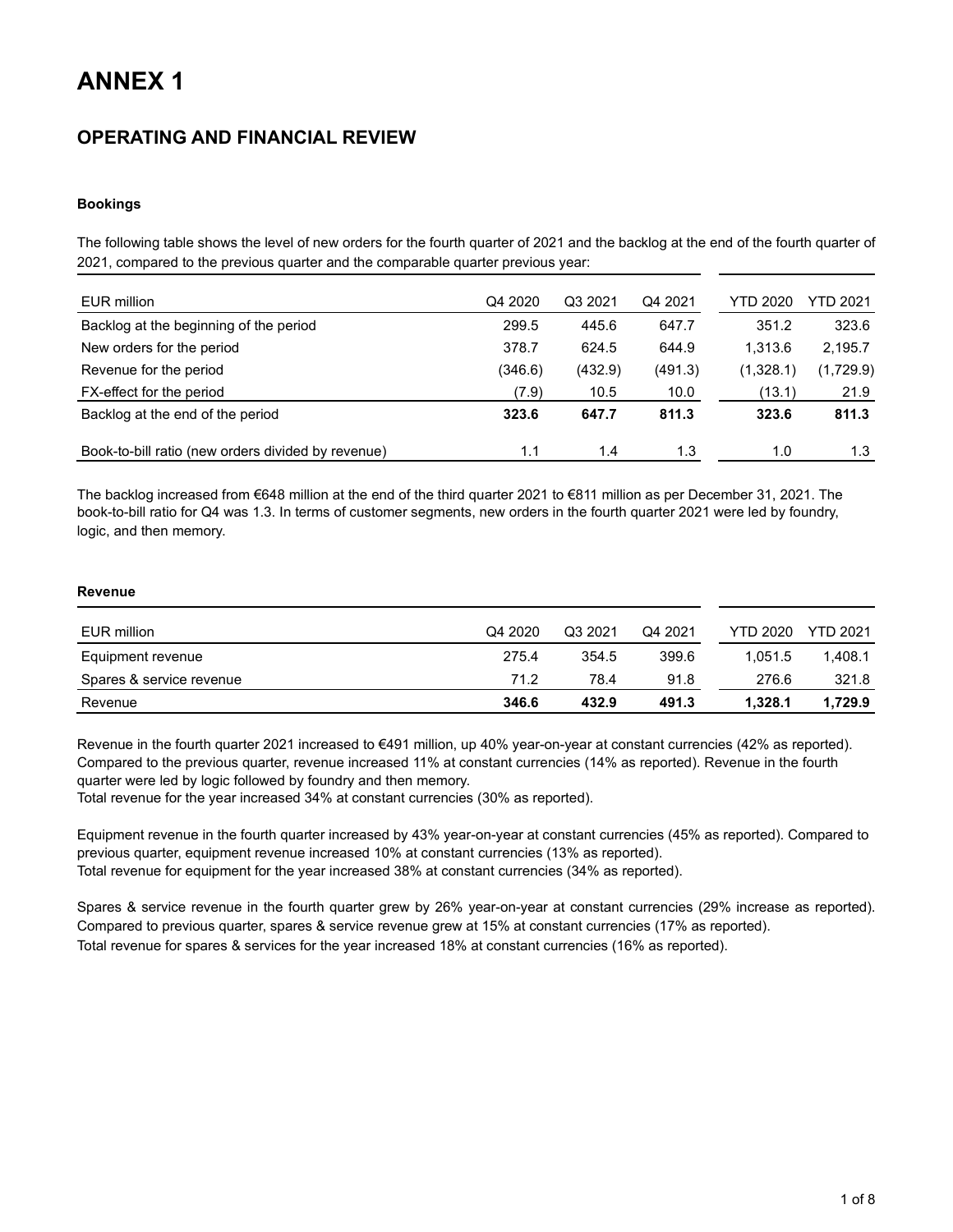#### **Gross profit margin**

| EUR million         | Q4 2020 | Q3 2021 | Q4 2021 | <b>YTD 2020</b> | <b>YTD 2021</b> |
|---------------------|---------|---------|---------|-----------------|-----------------|
| Gross profit        | 156.6   | 204.1   | 231.1   | 623.6           | 828.1           |
| Gross profit margin | 45.2 %  | 47.2 %  | 47.0 %  | 47.0 %          | 47.9 %          |

Gross profit margin of 47.0% in the fourth quarter 2021 was higher than last year's margin of 45.2% and close to 47.2% in the third quarter. The impact of currency changes on the gross profit for the fourth quarter was an increase of 2% quarter-on-quarter and an increase of 1% year-on-year.

| Other income |         |         |         |                 |                 |
|--------------|---------|---------|---------|-----------------|-----------------|
| EUR million  | Q4 2020 | Q3 2021 | Q4 2021 | <b>YTD 2020</b> | <b>YTD 2021</b> |
| Other income | __      |         | -4.u    |                 | 4               |

The company divested certain property in Singapore in November 2021. Net income of €4.0 million on disposal of these assets is recognized as 'other income' in the consolidated statement of profit or loss.

#### **Selling, general and administrative expenses**

| million<br>EUF             | റററ<br>_ ⊿ر<br>∠∪∠ | ∩≏<br>nnn,<br>ے∪∶<br>w | יממפ<br>Ω4<br>ZUZ         | ∩ר∩ר<br>-  | റ∩റ⊣<br>- UZ |
|----------------------------|--------------------|------------------------|---------------------------|------------|--------------|
| <b>CC.8</b><br>ء⇔ء<br>---- | 14<br>.            | 0 מ<br>10.U            | $ -$<br><b>LL</b><br>JJ.U | $- -$<br>ა | 189.5        |

Selling, general and administrative (SG&A) expenses increased by 13% compared to the level in the third quarter and increased by 31% year-on-year. The increase is explained by a number of factors including increased headcount to support growth, related recruitment campaign costs and higher variable expenses. As a percentage of revenue, the SG&A expenses decreased from 11.9% in 2020 to 11.0% in 2021. The impact of currency changes for the fourth quarter was an increase of 3% quarter-on-quarter and an increase of 3% year-on-year.

#### **Research and development expenses**

| EUR million                                      | Q4 2020 | Q3 2021 | Q4 2021 | YTD 2020 | YTD 2021      |
|--------------------------------------------------|---------|---------|---------|----------|---------------|
| Gross research and development expenses          | 45.2    | 52.0    | 64.1    | 171.8    | 206.0         |
| Capitalization of development expenses           | (16.3)  | (20.1)  | (24.2)  | (64.1)   | (82.0)        |
| Amortization of capitalized development expenses | 5.4     | 6.2     | 8.1     | 21.2     | 25.2          |
| Impairment capitalized development expenses      | 3.0     |         | 0.9     | 10.1     | $2.0^{\circ}$ |
| Net research and development expenses            | 37.2    | 38.1    | 48.8    | 139.0    | 151.2         |

Net R&D expenses increased by 28% compared to the third quarter and increased by 31% year-on-year. The year-on-year increase of €12 million was mainly due to increased headcount and R&D projects, partly offset by higher capitalization, which increased from €16 million to €24 million, and lower impairments of €0.9 million in Q4 2021 (Q4 2020: €3 million). Net R&D expenses were 8.7% of revenue in 2021 compared to 10.5% in the same period in 2020.

Excluding impairments and IFRS effects, the underlying research and development expenses increased by 23% compared to the third quarter and increased 42% year-on-year.

The impact of currency changes for the fourth quarter was an increase of 1% quarter-on-quarter and neutral year-on-year.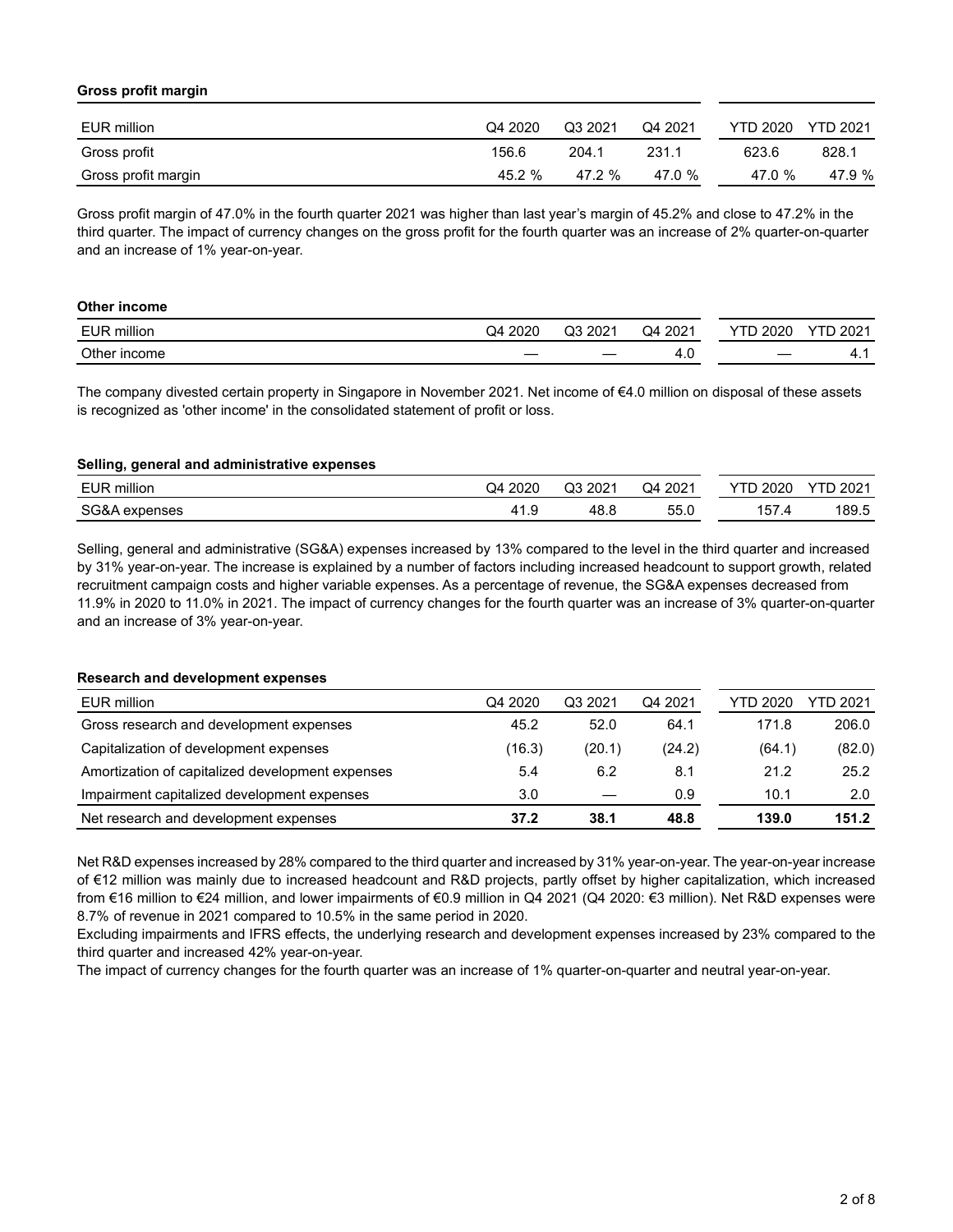#### **Operating result**

| EUR million             | Q4 2020 | Q3 2021 | Q4 2021 | YTD 2020 | <b>YTD 2021</b> |
|-------------------------|---------|---------|---------|----------|-----------------|
| Operating result        | 77.5    | 117.3   | 131.3   | 327.1    | 491.5           |
| Operating result margin | 22.4 %  | 27.1%   | 26.7 %  | 24.6 %   | 28.4 %          |

The operating margin in the fourth quarter 2021 was 26.7%, an improvement of 4.3% points compared to the same period last year, however, slightly down 0.4% points compared to the third quarter of 2021. The impact of currency changes on the operating result in the fourth quarter was an increase of 2% quarter-on-quarter and an increase of 2% year-on-year.

#### **Financing costs**

Financing costs are mainly related to translation results. The Q4 2021 results included a translation gain of €7 million compared to a gain of €13 million included in the Q3 2021 results and a loss of €16 million included in the Q4 2020 results. The translation results are mainly related to movements in the US dollar in the respective periods. A substantial part of ASMI's cash position is denominated in US dollar.

#### **Result from investments**

| EUR million                                                                                                             | Q4 2020 | Q3 2021 | Q4 2021 | YTD 2020 | <b>YTD 2021</b> |
|-------------------------------------------------------------------------------------------------------------------------|---------|---------|---------|----------|-----------------|
| Result from investments (excluding amortization intangible<br>assets resulting from the sale of the 12% stake of ASMPT) | 27.1    | 27.6    | 25.8    | 44.9     | 86.6            |
| Amortization intangible assets (resulting from the sale of the<br>12% stake of ASMPT)                                   | (3.0)   | (3.1)   | (3.2)   | (12.9)   | (12.2)          |
| Result from investments                                                                                                 | 24.1    | 24.5    | 22.6    | 32.0     | 74.4            |

Result from investments, which reflects our approximate 25% shareholding in ASMPT, decreased by €2 million compared to the previous quarter.

ASMPT's net earnings, on a 100% basis, decreased by €7 million to €103 million compared to previous quarter. Q4 last year, also on a 100% basis, showed net earnings of €110 million. For further information on the Q4 results of ASMPT, please visit ASMPT's website www.asmpacific.com.

Amortization intangible assets resulting from the sale of the 12% stake of ASMPT in 2013 amounted to €3 million in Q4. For 2022, on a currency comparable basis, this amortization is expected to amount to €12 million.

#### **Income taxes**

Income taxes in the fourth quarter increased to €25 million compared to €6 million in Q4 2020.

#### **Net earnings**

| EUR million                                                                           | Q4 2020 | Q3 2021 | Q4 2021 | <b>YTD 2020</b> | YTD 2021 |
|---------------------------------------------------------------------------------------|---------|---------|---------|-----------------|----------|
|                                                                                       |         |         |         |                 |          |
| Net earnings                                                                          | 79.1    | 128.9   | 134.9   | 285.4           | 494.7    |
| Excluding:                                                                            |         |         |         |                 |          |
| Amortization intangible assets (resulting from the sale of<br>the 12% stake of ASMPT) | (3.0)   | (3.1)   | (3.2)   | (12.9)          | (12.2)   |
| Normalized net earnings                                                               | 82.1    | 132.0   | 138.1   | 298.3           | 506.9    |

Normalized net earnings increased by €56 million to €138 million compared to Q4 2020.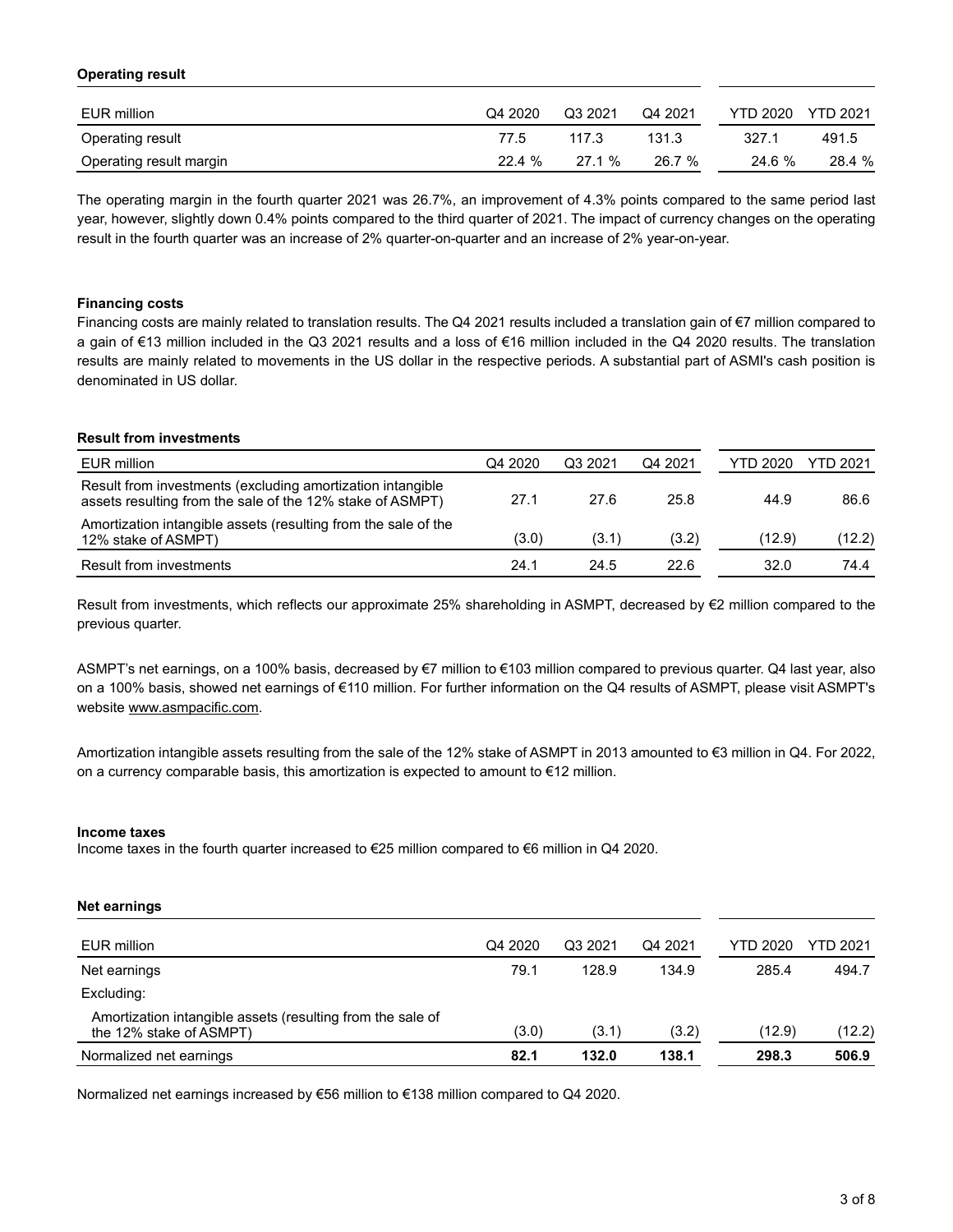| VUJII IIVIIJ                       |         |         |         |          |          |
|------------------------------------|---------|---------|---------|----------|----------|
| EUR million                        | Q4 2020 | Q3 2021 | Q4 2021 | YTD 2020 | YTD 2021 |
| Net cash from operating activities | 95.4    | 120.4   | 64.3    | 264.4    | 380.6    |
| Net cash from investing activities | (48.8)  | (22.8)  | (53.0)  | (144.3)  | (114.4)  |
| Net cash from financing activities | (29.6)  | (45.1)  | (56.9)  | (170.4)  | (240.3)  |
| Total net cash provided / (used)   | 16.9    | 52.5    | (45.7)  | (50.4)   | 26.0     |

The cash flow from operating activities decreased compared to the level in the previous quarter mainly due to an increase in working capital and a higher payment of income taxes. Cash used in investing activities during Q4 2021 increased compared with Q3 2021 due to absence of dividends from ASMPT and higher capital expenditures in Q4 2021. The total capital expenditures for the year amounted to €79 million including €7 million of prepaid capital expenditures with no cash flow impact during the year. Cash used by financing activities in Q4 2021 was mainly for the share buyback program. Free cash flow excluding ASMPT dividends amounted to €11 million in Q4 2021 compared to €83 million in Q3 2021 and €47 million in Q4 2020.

#### **Working Capital**

**Cash flows**

| EUR million                         |         | December 31, 2020 September 30, 2021 December 31, 2021 |         |
|-------------------------------------|---------|--------------------------------------------------------|---------|
|                                     |         |                                                        |         |
| Inventories                         | 162.2   | 186.5                                                  | 211.8   |
| Accounts receivable                 | 280.1   | 371.2                                                  | 446.7   |
| Other current assets                | 72.9    | 74.0                                                   | 51.0    |
| Accounts payable                    | (124.5) | (157.1)                                                | (175.4) |
| Provision for warranty              | (19.0)  | (25.4)                                                 | (27.2)  |
| Accrued expenses and other payables | (128.9) | (183.8)                                                | (190.6) |
| Working capital                     | 242.8   | 265.5                                                  | 316.4   |

Net working capital increased to €316 million compared to €266 million per September 30, 2021 (€243 million per December 31, 2020), explained by the higher activity level. The underlying quality of working capital continued to be healthy. The number of outstanding days of working capital, measured against quarterly sales, was 58 days on December 31, 2021, 55 days on September 30, 2021 and 63 days on December 31, 2020.

#### **Sources of liquidity**

As per December 31, 2021, the Company's principal sources of liquidity consisted of €492 million in cash and cash equivalents and €150 million in undrawn bank lines.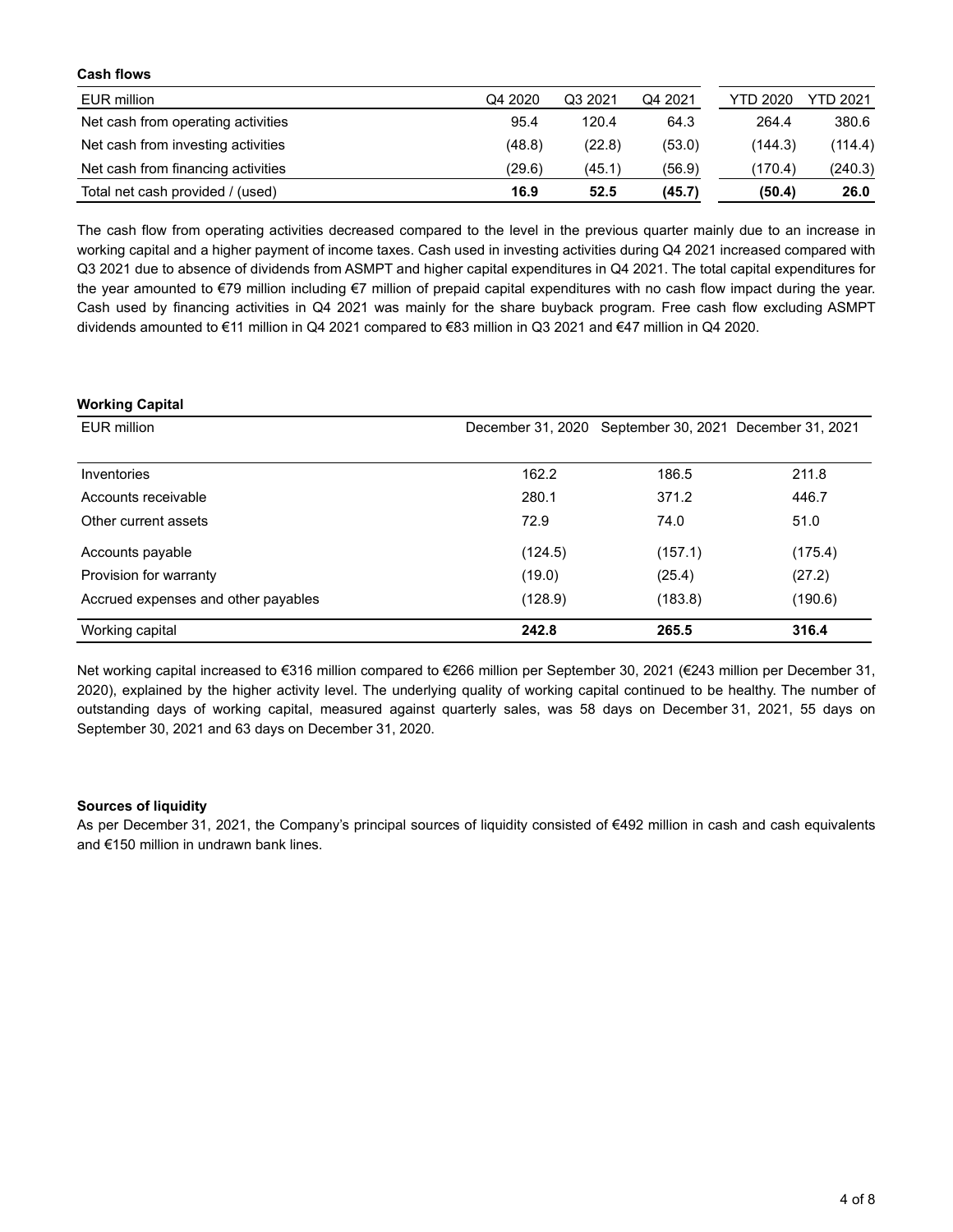## **CONSOLIDATED STATEMENT OF PROFIT OR LOSS**

|                                            | Three months ended December 31, |            | Full year  |            |
|--------------------------------------------|---------------------------------|------------|------------|------------|
|                                            | 2020                            | 2021       | 2020       | 2021       |
| EUR thousand, except per share data        |                                 |            |            |            |
| Revenue                                    | 346,614                         | 491,340    | 1,328,122  | 1,729,911  |
| Cost of sales                              | (190, 001)                      | (260, 269) | (704, 553) | (901, 780) |
| Gross profit                               | 156,613                         | 231,072    | 623,569    | 828,131    |
| Other income                               |                                 | 4,019      |            | 4,071      |
| Operating expenses:                        |                                 |            |            |            |
| Selling, general and administrative        | (41, 879)                       | (54, 968)  | (157, 424) | (189, 547) |
| Research and development                   | (37, 213)                       | (48, 827)  | (139,002)  | (151, 197) |
| Total operating expenses                   | (79, 092)                       | (103, 795) | (296, 426) | (340, 744) |
| Operating result                           | 77,521                          | 131,296    | 327,143    | 491,458    |
| Net interest income (expense)              | (660)                           | (463)      | (1,867)    | (1,989)    |
| Foreign currency exchange gains (losses)   | (15, 438)                       | 6,706      | (23, 157)  | 33,473     |
| Result from investments                    | 24,102                          | 22,597     | 31,950     | 74,382     |
| Earnings before income taxes               | 85,525                          | 160,136    | 334,069    | 597,324    |
| Income taxes                               | (6, 469)                        | (25, 247)  | (48, 673)  | (102, 615) |
| Net earnings                               | 79,056                          | 134,889    | 285,396    | 494,709    |
| Per share data:                            |                                 |            |            |            |
| Basic net earnings                         | 1.62                            | 2.78       | 5.84       | 10.17      |
| Diluted net earnings (1)                   | 1.61                            | 2.76       | 5.78       | 10.11      |
| Weighted average number of shares used in  |                                 |            |            |            |
| computing per share amounts (in thousand): |                                 |            |            |            |
| <b>Basic</b>                               | 48,776                          | 48,606     | 48,907     | 48,645     |
| Diluted (1)                                | 49,235                          | 48,871     | 49,359     | 48,909     |
| Outstanding shares:                        | 48,715                          | 48,569     | 48,715     | 48,569     |
| Treasury shares:                           | 1,083                           | 729        | 1,083      | 729        |

(1) The calculation of diluted net earnings per share reflects the potential dilution that could occur if securities or other contracts to issue common stock were exercised or converted into common stock or resulted in the issuance of common stock that then shared in earnings of the Company. Only instruments that have a dilutive effect on net earnings are included in the calculation. The calculation is done for each reporting period individually. The possible increase of common shares caused by employee stock options and restricted shares for the three months ended December 31, 2021, is 264,802 common shares, and for full year 2021, the possible increase is 264,142 common shares. Adjustments have been reflected in the diluted weighted average number of shares and net earnings per share for this period.

*Amounts are rounded to the nearest thousand euro; therefore amounts may not equal (sub) totals due to rounding.*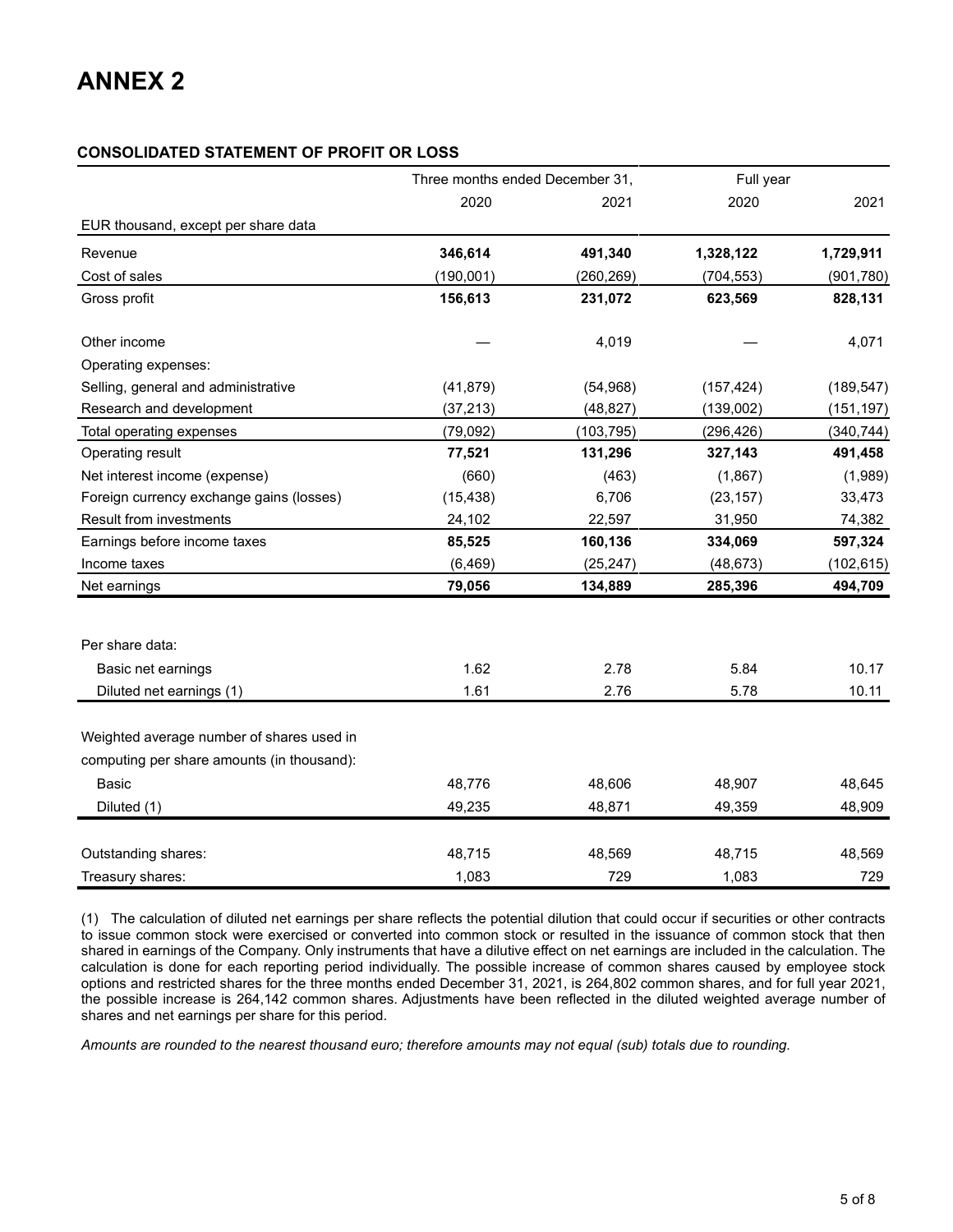## **CONSOLIDATED STATEMENT OF FINANCIAL POSITION**

|                                     | December 31, | December 31, |
|-------------------------------------|--------------|--------------|
|                                     | 2020         | 2021         |
| <b>EUR thousand</b>                 |              |              |
| Assets                              |              |              |
| Right-of-use assets                 | 23,387       | 26,938       |
| Property, plant and equipment       | 213,967      | 257,017      |
| Goodwill                            | 11,270       | 11,270       |
| Other intangible assets             | 209,924      | 274,833      |
| Investments in associates           | 742,714      | 848,812      |
| Deferred tax assets                 | 196          | 69           |
| Other non-current assets            | 8,021        | 8,774        |
| Evaluation tools at customers       | 69,474       | 63,717       |
| Total non-current assets            | 1,278,953    | 1,491,430    |
| Inventories                         | 162,199      | 211,841      |
| Accounts receivable                 | 280,061      | 446,724      |
| Income taxes receivable             | 553          | 18,614       |
| Other current assets                | 72,945       | 50,972       |
| Cash and cash equivalents           | 435,228      | 491,507      |
| Total current assets                | 950,986      | 1,219,658    |
| <b>Total Assets</b>                 | 2,229,939    | 2,711,088    |
|                                     |              |              |
| Equity and liabilities              |              |              |
| Equity                              | 1,854,724    | 2,241,754    |
|                                     |              |              |
| Accrued expenses and other payables | 13,045       | 15,886       |
| Deferred tax liabilities            | 21,892       | 45,748       |
| Total non-current liabilities       | 34,937       | 61,634       |
| Accounts payable                    | 124,507      | 175,436      |
| Provision for warranty              | 18,987       | 27,181       |
| Income taxes payable                | 67,857       | 14,519       |
| Accrued expenses and other payables | 128,927      | 190,564      |
| <b>Total current liabilities</b>    | 340,278      | 407,700      |
| <b>Total Liabilities</b>            | 375,215      | 469,334      |
| <b>Total Equity and Liabilities</b> | 2,229,939    | 2,711,088    |

*Amounts are rounded to the nearest thousand euro; therefore amounts may not equal (sub) totals due to rounding.*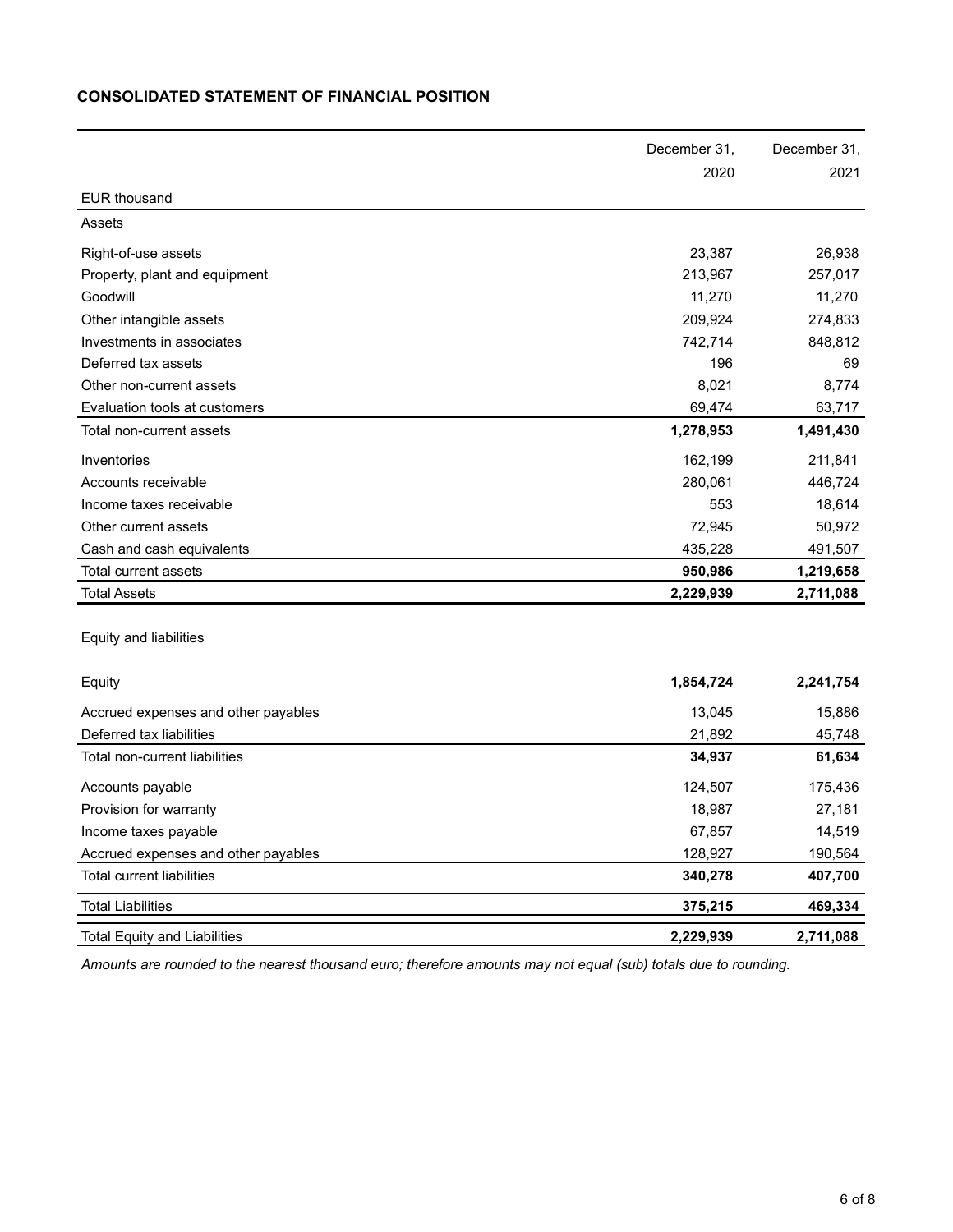## **CONSOLIDATED STATEMENT OF CASH FLOWS**

|                                                                                 | Three months ended December 31, |           | Full year  |            |
|---------------------------------------------------------------------------------|---------------------------------|-----------|------------|------------|
|                                                                                 | 2020                            | 2021      | 2020       | 2021       |
| <b>EUR thousand</b>                                                             |                                 |           |            |            |
| <b>Cash flows from operating activities:</b>                                    |                                 |           |            |            |
| Net earnings                                                                    | 79,056                          | 134,889   | 285,396    | 494,709    |
| Adjustments to reconcile net earnings to net cash<br>from operating activities: |                                 |           |            |            |
| Depreciation, amortization and impairments                                      | 24,564                          | 27,139    | 89,029     | 95,580     |
| Net loss (gain) on sale of property, plant and<br>equipment                     |                                 | (4,019)   |            | (4,071)    |
| Income taxes                                                                    | 6,469                           | 25,247    | 48,673     | 102,615    |
| <b>Result from investments</b>                                                  | (24, 102)                       | (22, 597) | (31, 950)  | (74, 382)  |
| Other adjustments                                                               | 15,790                          | (2,749)   | 23,788     | (5,930)    |
| Changes in other assets and liabilities:                                        |                                 |           |            |            |
| Accounts receivable                                                             | (31, 490)                       | (72, 417) | (93,000)   | (154, 030) |
| Inventories                                                                     | 11,955                          | (19, 374) | 498        | (39, 148)  |
| <b>Evaluation tools</b>                                                         | (4,500)                         | 11,836    | (39, 710)  | (7,980)    |
| Accounts payable                                                                | 9,230                           | 14,714    | 11,713     | 44,824     |
| Other assets and liabilities                                                    | 9,278                           | 24,725    | (22, 029)  | 80,076     |
| Income taxes paid                                                               | (836)                           | (53,086)  | (8,055)    | (151, 623) |
| Net cash from operating activities                                              | 95,414                          | 64,308    | 264,353    | 380,640    |
| Cash flows from investing activities:                                           |                                 |           |            |            |
| Capital expenditures                                                            | (32, 896)                       | (30, 815) | (95, 441)  | (72, 199)  |
| Proceeds from sale of property, plant and<br>equipment                          | 1,422                           | 4,147     | 2,348      | 6,159      |
| Capitalized development expenditure                                             | (16, 342)                       | (24, 208) | (64, 126)  | (81, 973)  |
| Purchase of intangible assets                                                   | (1,013)                         | (2,200)   | (3,230)    | (2,680)    |
| Dividend received from associates                                               |                                 |           | 16,142     | 36,297     |
| Net cash from (used) in investing activities                                    | (48, 829)                       | (53,076)  | (144, 307) | (114, 396) |
| Cash flows from financing activities:                                           |                                 |           |            |            |
| Payment of lease liabilities                                                    | (1,963)                         | (2,067)   | (7, 819)   | (7, 854)   |
| Purchase of treasury shares ASMI                                                | (28, 251)                       | (58,031)  | (66, 715)  | (140, 142) |
| Proceeds from issuance of treasury shares                                       | 572                             | 3,206     | 2,774      | 4,630      |
| Dividends to common shareholders ASMI                                           |                                 |           | (98, 688)  | (96, 893)  |
| Net cash used in financing activities                                           | (29, 642)                       | (56, 892) | (170, 448) | (240, 259) |
| Exchange rate effects                                                           | (11, 221)                       | 12,185    | (12, 244)  | 30,294     |
| Net increase (decrease) in cash and cash<br>equivalents                         | 5,722                           | (33, 475) | (62, 646)  | 56,279     |
| Cash and cash equivalents at beginning of period                                | 429,506                         | 524,982   | 497,874    | 435,228    |
| Cash and cash equivalents at end of period                                      | 435,228                         | 491,507   | 435,228    | 491,507    |

*Amounts are rounded to the nearest thousand euro; therefore amounts may not equal (sub) totals due to rounding.*